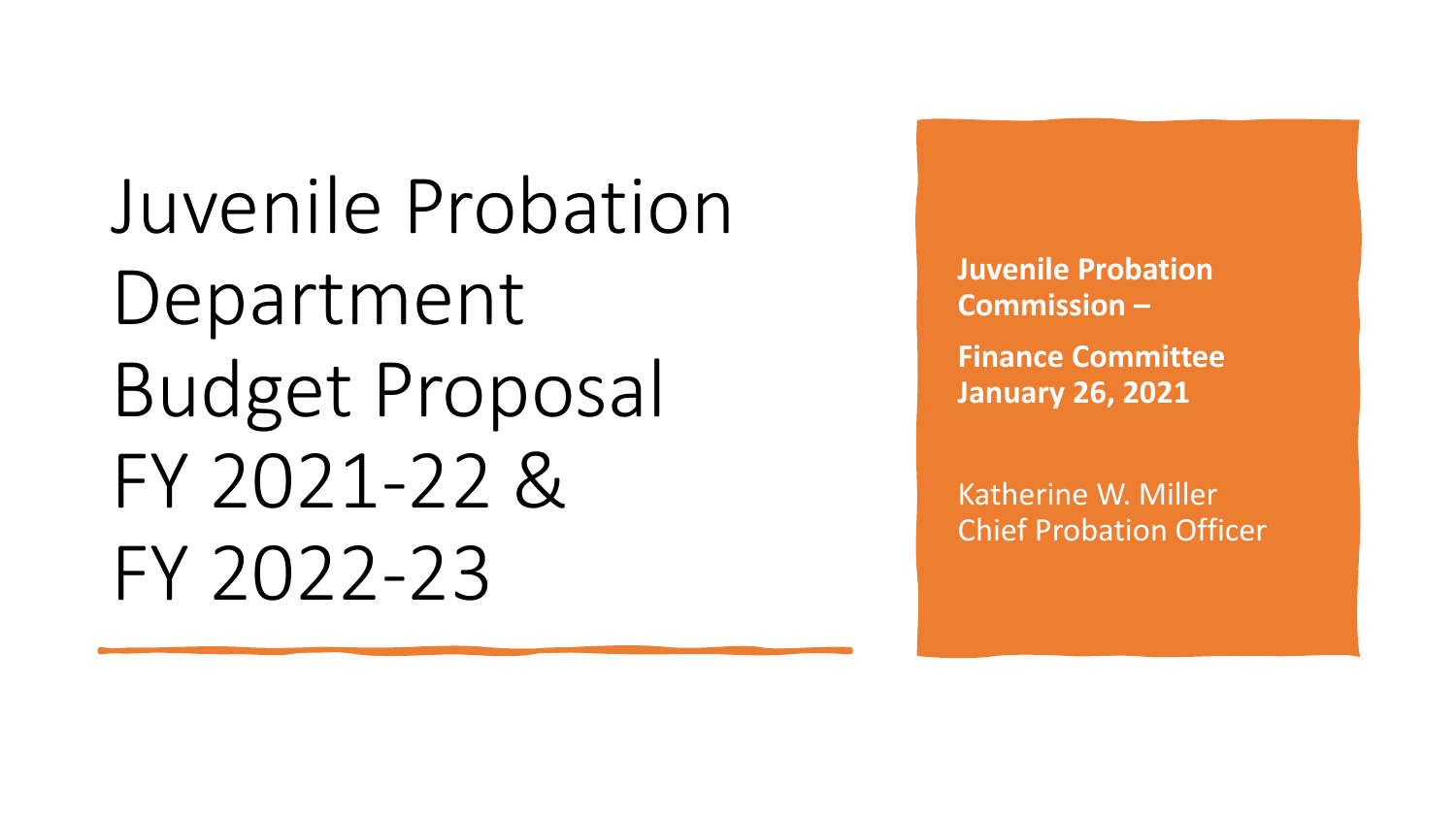# Mayor Breed's Overview

- Overcame historically high, pandemic-induced budget shortfall, all while preserving jobs and services, and making progress on key priorities
- Use of one-time sources and "easy" reductions helped to stem the dramatic impacts, but those solutions will be harder to come by as the City deals with the lingering economic effects of COVID and as one-time solutions go away
- Need to prioritize economic recovery, programs that produce meaningful, equitable outcomes, mental health and homelessness, and continued COVID response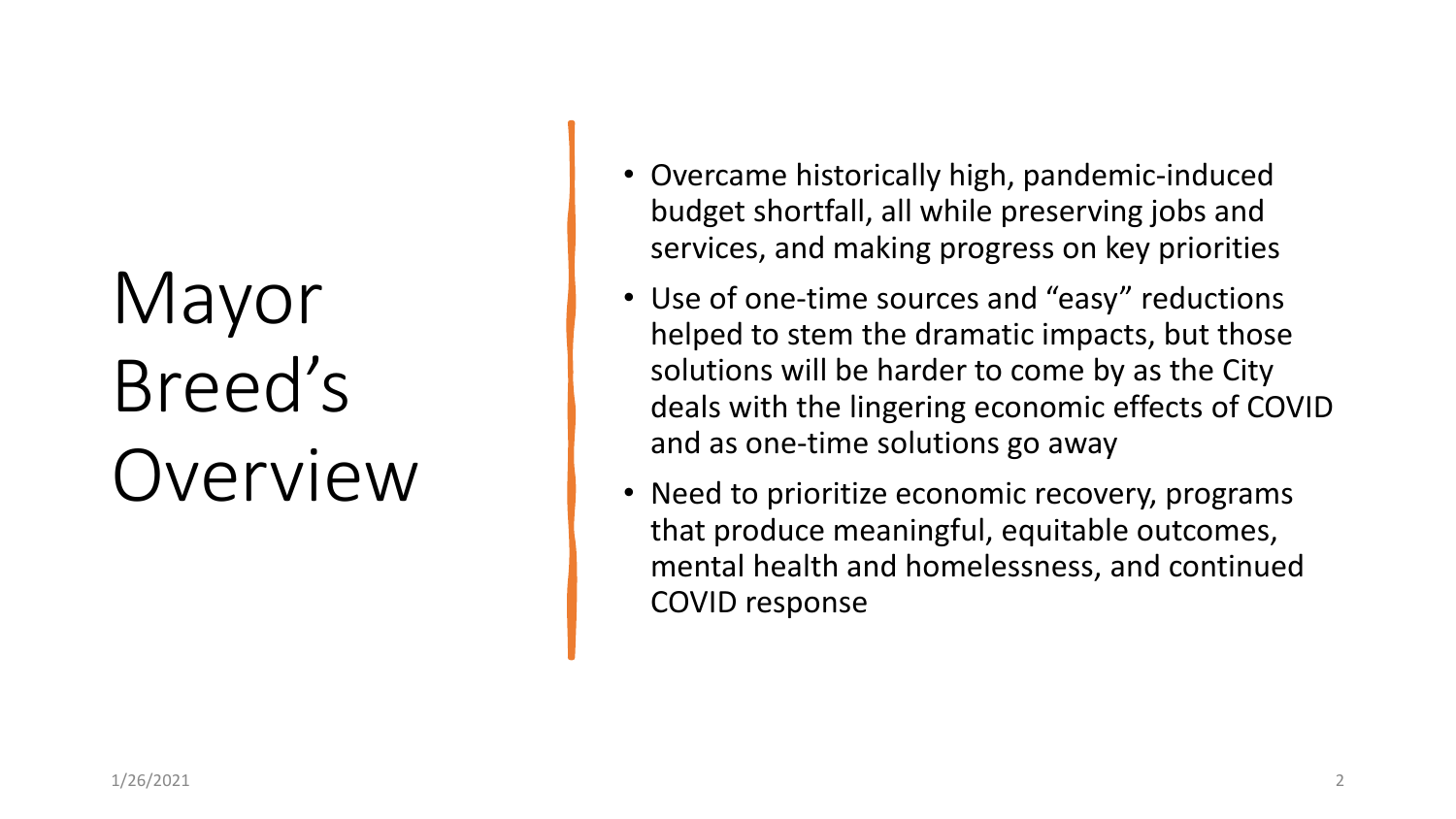Mayor Breed's Policy Priorities and Instructions

- Emphasis on racial equity in departmental proposals
- Prioritizing programs with demonstrated outcomes centered around equity
- Supporting small business and economic recovery
- Implementing homelessness and mental health programming
- Continuing to respond to COVID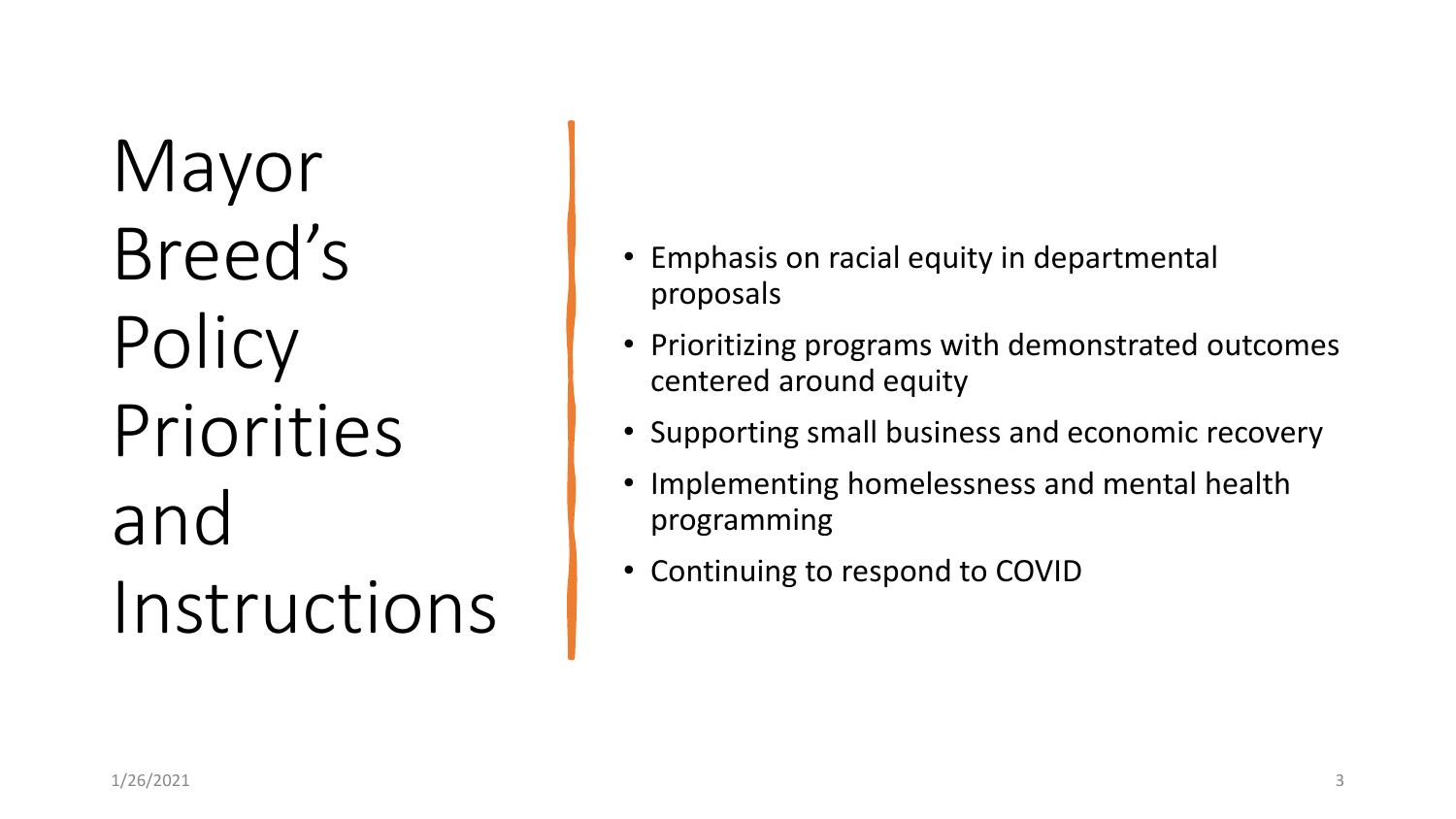### City's Fiscal Outlook

### FY 2021-22 and FY 2022-23 deficit projection: \$653.2 million over two years

**Key Drivers:** 

- Revenue declines
- Unbudgeted labor costs
- Ongoing COVID expenses

#### Deficit at Time of Budget Instructions (\$M)

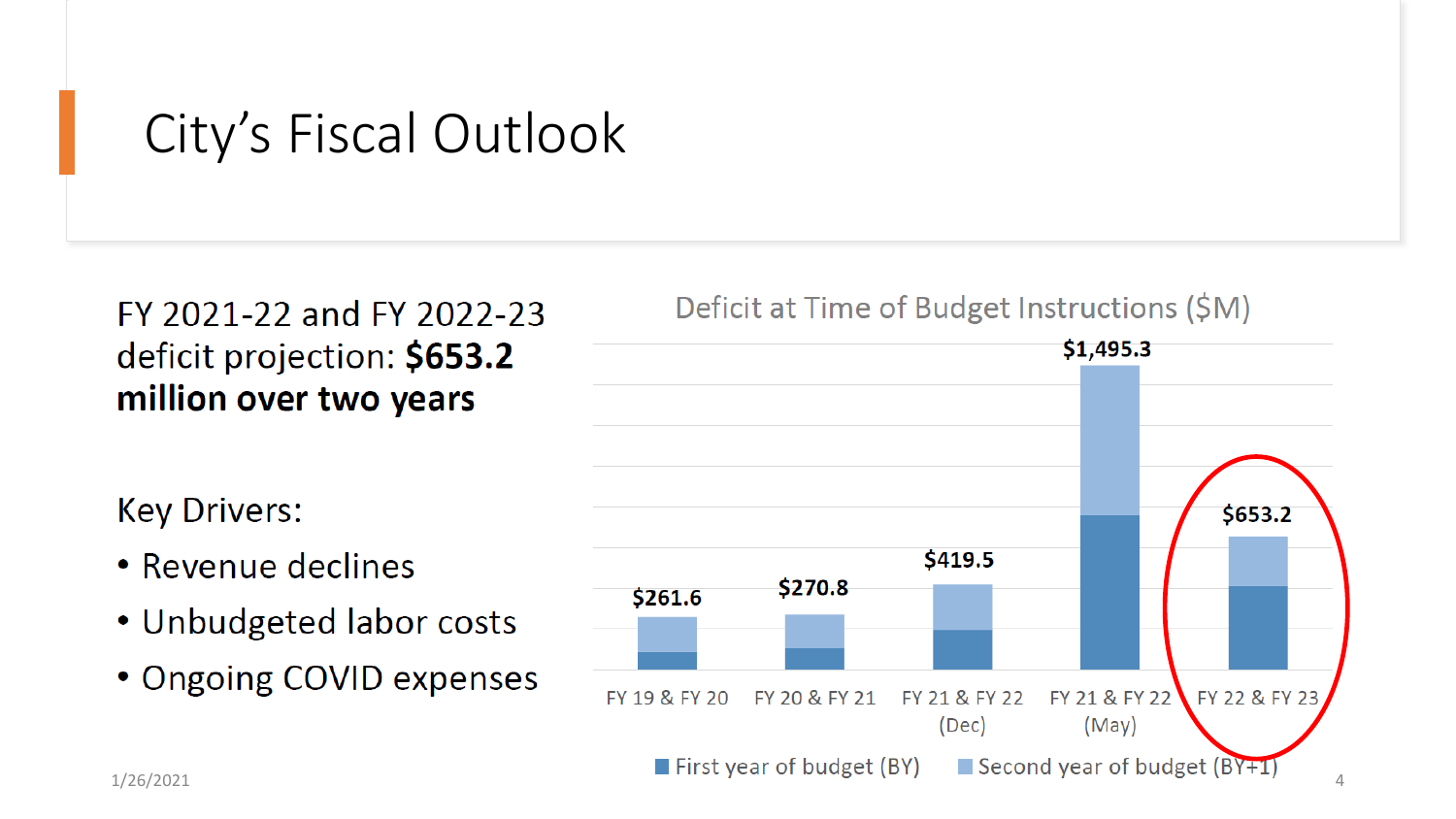# Citywide Budget Process

- Mayor released budget instructions in December 2020
	- General Fund reductions of 7.5% in FY 2021-22 and FY 2022-23
	- Contingent reductions of 2.5% in each year if needed
	- All reduction options including layoffs are on the table
- Departments with Commissions to hold two budget hearings, 15 days apart
	- Finance Committee **today**
	- Full Commission February 10, 2021
- Departments submit budgets for **FY22 & 23** by February 22
- Mayor to present proposed budget to BOS by June 1
- BOS reviews proposed budget in June and July; Mayor signs in July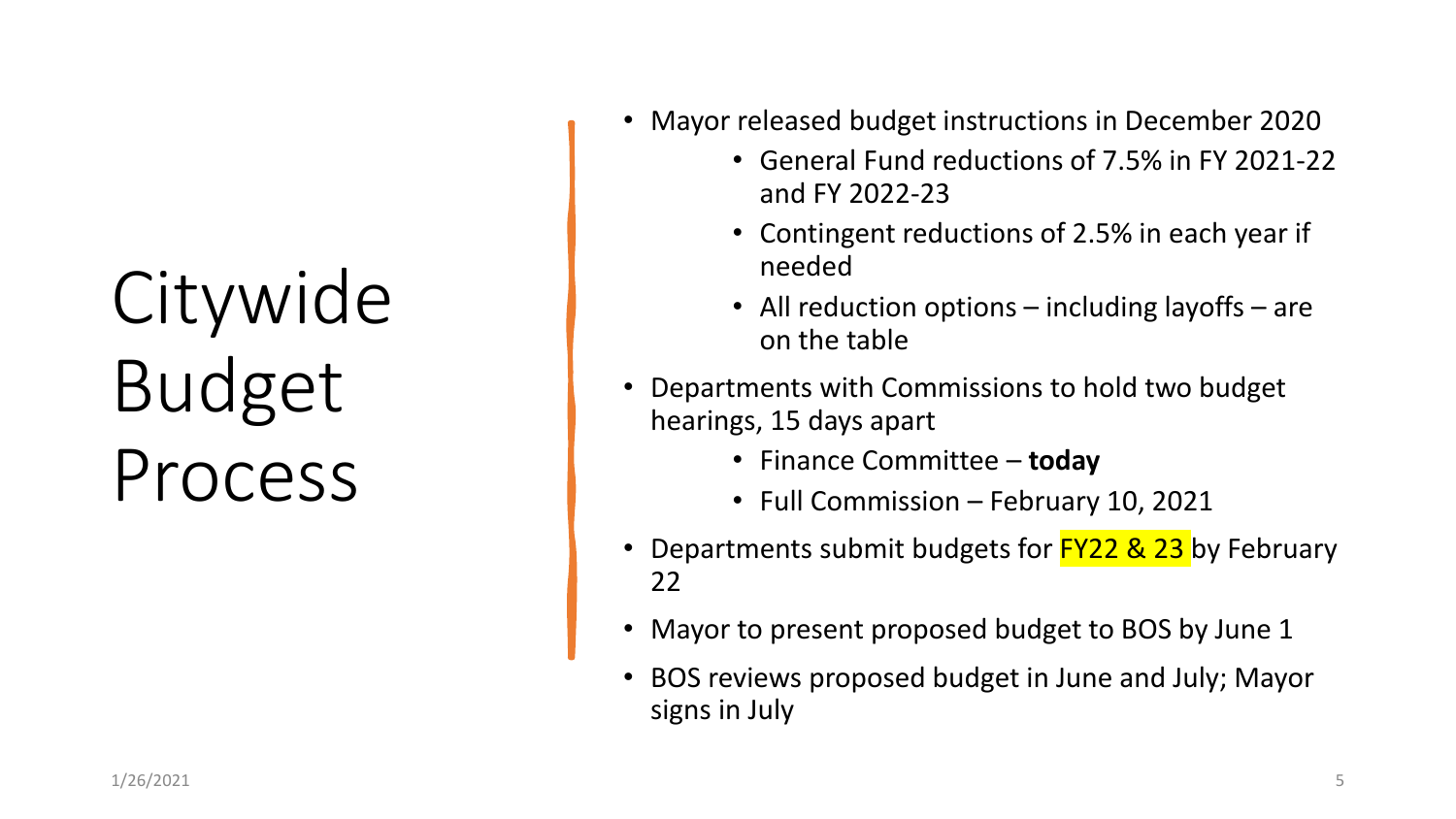# Prior Year **Efforts**

- Comprehensive Clean Up of JPD Finances & Budget
- COVID-19 Response
- Right-sizing JPD:
	- Lowest proposed budget since FY 13-14 & lowest proposed staffing in decades
	- 16 unfilled departures since January 2020, including:
		- 6 Juvenile Hall Counselors/Sr. Counselors
		- 1 Cook
		- 6 Probation Officers
		- 2 Probation Clerks
		- 1 Industrial Hygienist
	- 17% decrease in DPOs
- \$9 Million Justice Reinvestment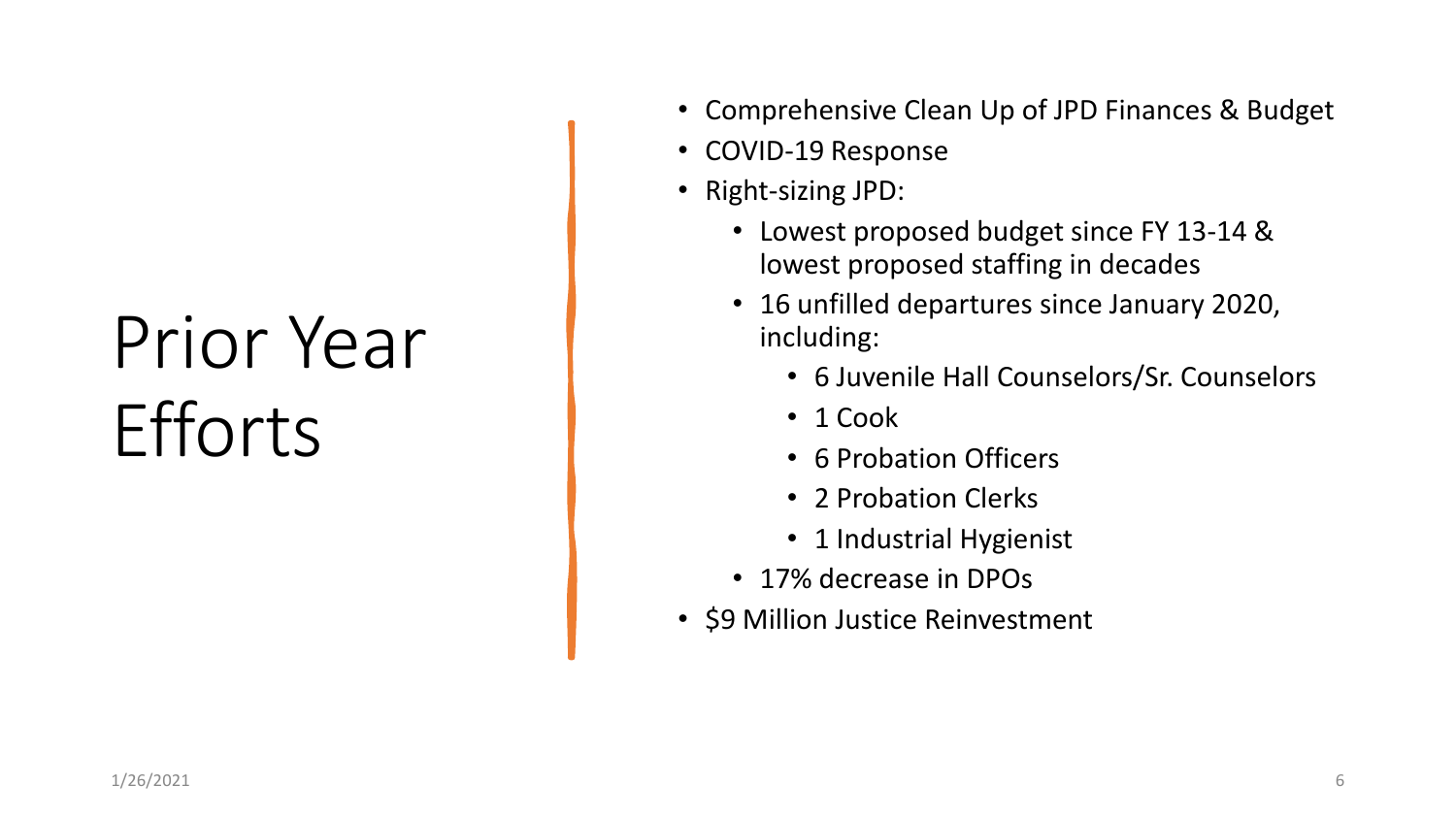# Juvenile **Justice** Landscape

- On-going COVID-19 Response
- Local:
	- Close Juvenile Hall Work Group
	- Blue Ribbon Panel on Juvenile Justice Reform
	- DA Diversion Initiatives
	- Police Diversion Initiatives
- State:
	- Transitional Age Young Adults in Juvenile Hall
	- Closure of the Division of Juvenile Justice
	- Decertification of OOS (out of state) Group **Homes**
	- Raise the Age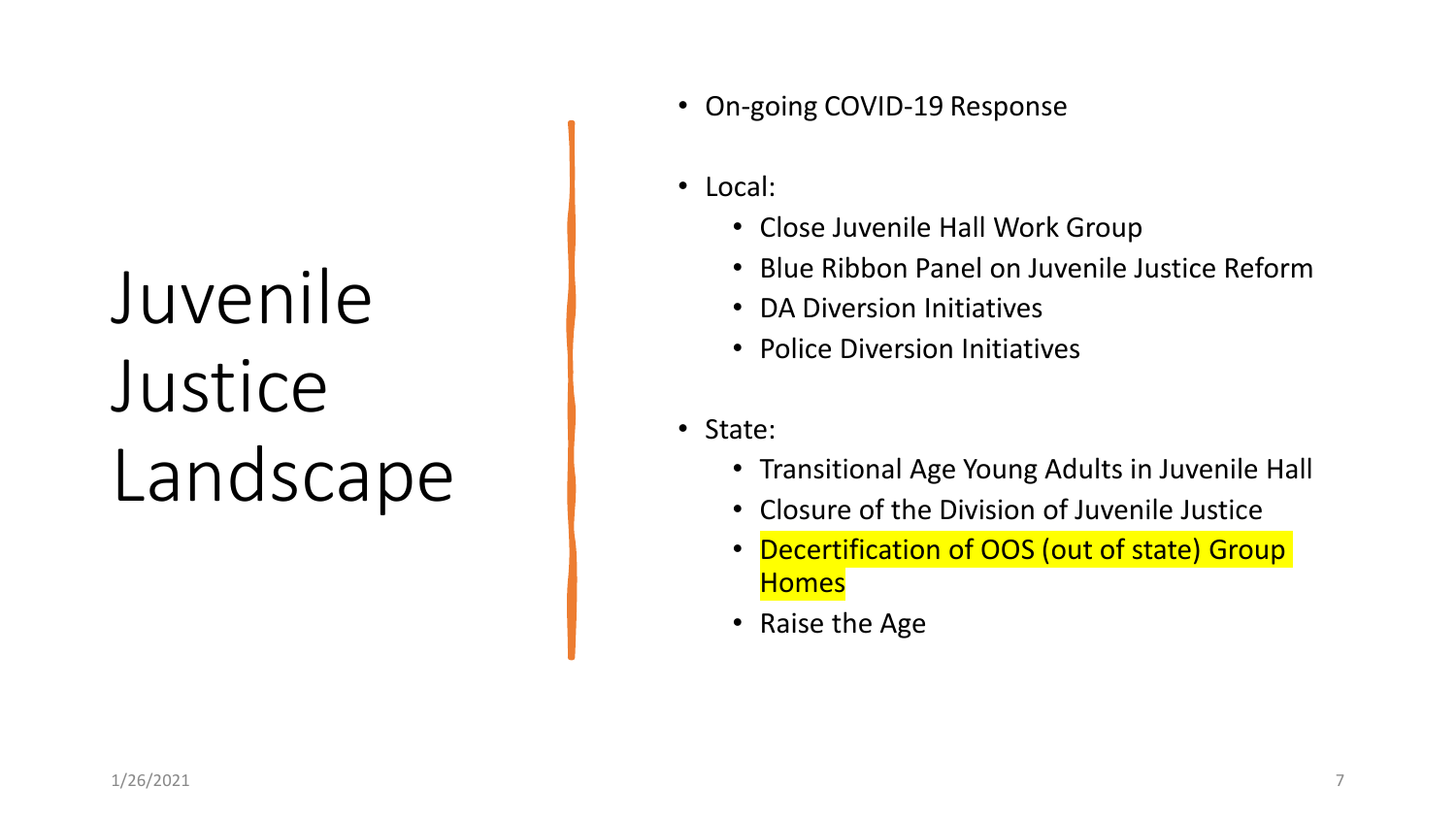# Vision & Priorities

- **Equitably right-size** the juvenile justice system.
- **Center the voices**, experiences, and well-being of young people and their families.
- Effectively serve the needs of justice-involved youth through **strengths-based youth-and family-centered strategies** that are grounded in the community.
- **Improve coordination** across government agencies and community-based organizations to provide holistic support that helps justice-involved youth thrive and prevents future justice involvement.
- **Keep youth in their communities whenever possible**; provide safe alternatives to detention for youth who cannot return home; and reserve secure detention as a last resort when it is necessary to protect the safety of youth and those around them.
- Collaborate with the community and partner agencies to **expand diversion opportunities** that prevent justice system involvement.
- **Reinvest and redirect juvenile justice funding** to the community.
- **Advance transparency and accountability** through datadriven operations, and evidence- based and promising practices.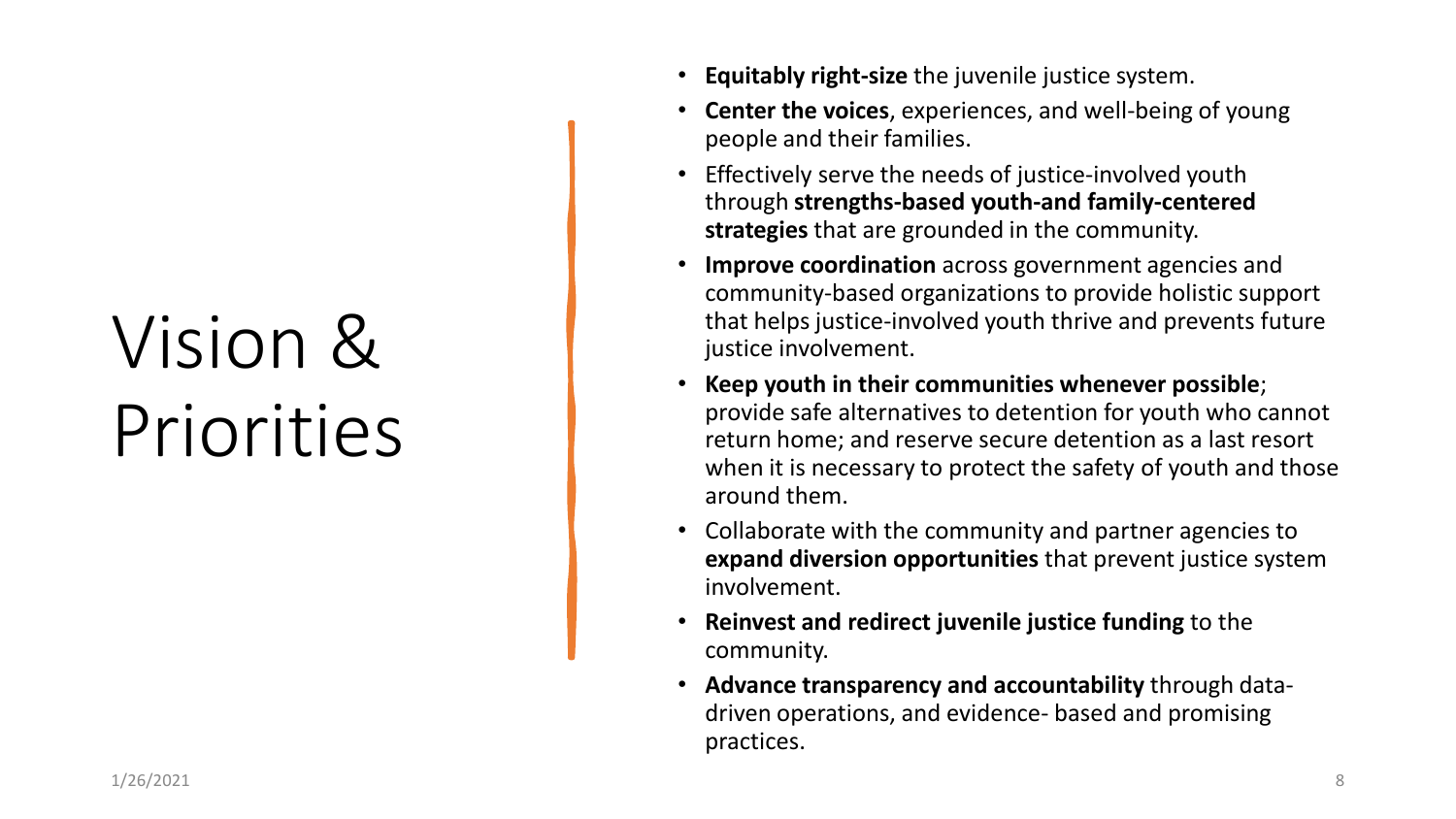### Juvenile Probation Department Budget Process Racial Equity-Centered Goals

- **Reimagine** how the City addresses juvenile crime, from referral through reentry, in collaboration with the community and our system partners, emphasizing research and evidence-based practices, and sustainably addressing pervasive racial disparities throughout the system.
- Advance a **Whole Family Engagement** strategy that places racial equity at its center to ensure that all youth have equal access to successful outcomes, and that advances youth-and family-centered case plans and goal development, with the supports and resources necessary to help justice-involved youth thrive.
- **Bolster equitable leadership development** opportunities for Black, Latino and Asian/Pacific Islander staff throughout the Department, and pursue just transitions for staff whose positions may end with the closure of Juvenile Hall.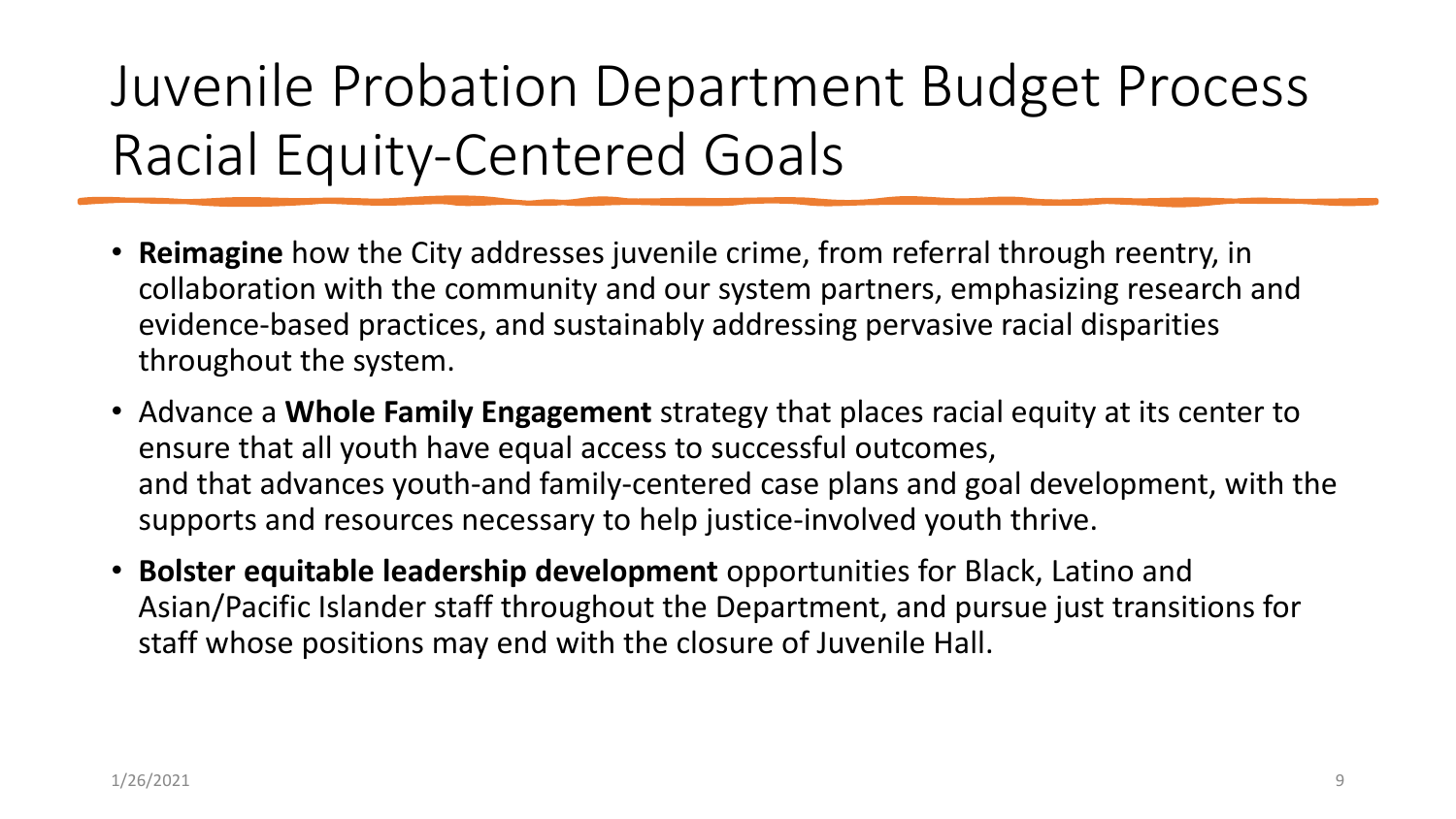# Departmental Budget Plan

- General Fund
	- 7.5% reduction target**: (\$1,924,906)** each year
	- 2.5% contingency reduction target: **(\$641,635)** each year
- Special Revenue Funds
	- Juvenile Probation Activities: reduce **(\$660,000)** and **(\$840,000)**, respectively
	- Youthful Offender Block Grant: balance **+\$1,440,000** and **\$1,370,000**, respectively
	- **NEW** Department of Juvenile Justice Realignment: **+\$790,000** and **+\$2,350,000**, respectively
	- Miscellaneous balancing
		- STC: reduce **(\$20,000)** each year
		- Camp Fund: eliminate **(\$220,000)** each year
		- Re-Entry: add **+\$70,000** each year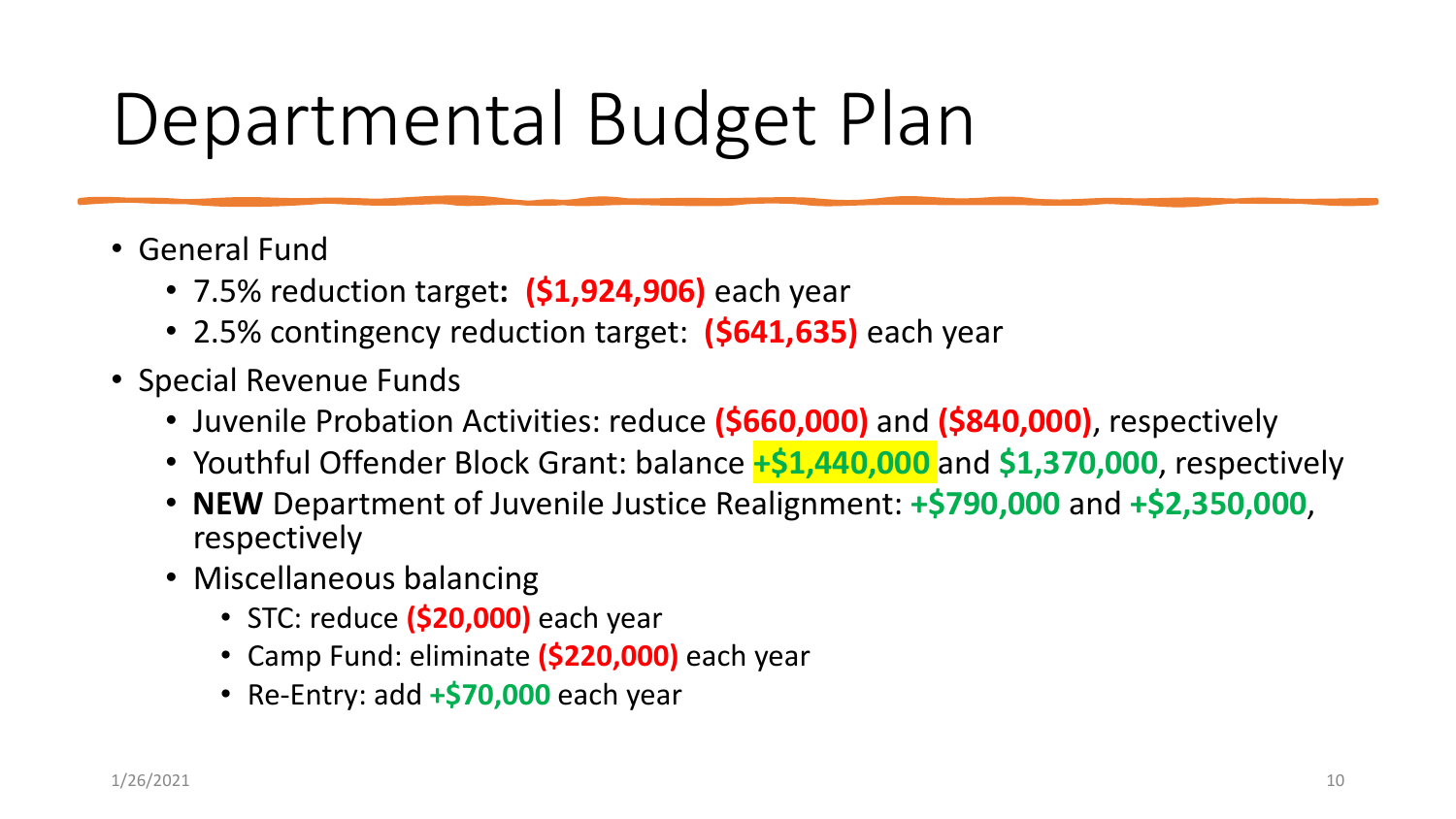| <b>JUV Juvenile Probation</b>        |                                                 |              |                             |                                                                       |                               |                                                  |                                                             |
|--------------------------------------|-------------------------------------------------|--------------|-----------------------------|-----------------------------------------------------------------------|-------------------------------|--------------------------------------------------|-------------------------------------------------------------|
| <b>Authorized Positions</b>          | 2020-21<br><b>Current Year</b><br><b>Budget</b> | 2021-22 Base | <b>Budget</b> Proposals, BY | 2021-22<br><b>Balancing Departmental</b><br><b>Budget</b><br>Proposal | 2022-23 Base<br><b>Budget</b> | <b>Balancing</b><br><b>Proposals, BY</b><br>$+1$ | 2022-23<br><b>Departmental</b><br><b>Budget</b><br>Proposal |
| <b>Total Authorized</b>              | 188.61                                          | 186.73       | (15.00)                     | 171.73                                                                | 186.62                        | (15.00)                                          | 171.62                                                      |
| Non-Operating Positions (cap/other)  | (5.00)                                          | (5.00)       | (1.00)                      | (6.00)                                                                | (5.00)                        | (1.00)                                           | (6.00)                                                      |
| <b>Net Operating Positions</b>       | 183.61                                          | 181.73       | (16.00)                     | 165.73                                                                | 181.62                        | (16.00)                                          | 165.62                                                      |
| <b>Sources</b>                       |                                                 |              |                             |                                                                       |                               |                                                  |                                                             |
| InterGovernmental Rev-Federal        | 1,774,214                                       | 1,774,214    |                             | 1,774,214                                                             | 1,774,214                     | $\mathbf{r}$                                     | 1,774,214                                                   |
| Intergovernmental Rev-State          | 9,382,892                                       | 9,215,529    | 1,275,887                   | 10,491,416                                                            | 7,764,604                     | 2,587,110                                        | 10,351,714                                                  |
| <b>Charges for Services</b>          | 3,000                                           | 3,000        |                             | 3,000                                                                 | 3,000                         |                                                  | 3,000                                                       |
| <b>Other Revenues</b>                | 10,000                                          | 10,000       |                             | 10,000                                                                | 10,000                        |                                                  | 10,000                                                      |
| <b>Expenditure Recovery</b>          | 180,000                                         | 180,000      |                             | 180,000                                                               | 180,000                       |                                                  | 180,000                                                     |
| <b>General Fund Support</b>          | 29,934,119                                      | 30,354,876   | (2,010,040)                 | 28,344,836                                                            | 31,098,402                    | (1,950,264)                                      | 29,148,138                                                  |
| <b>Sources Total</b>                 | 41,284,225                                      | 41,537,619   | (734, 153)                  | 40,803,466                                                            | 40,830,220                    | 636,846                                          | 41,467,066                                                  |
| <b>Uses - Operating Expenditures</b> |                                                 |              |                             |                                                                       |                               |                                                  |                                                             |
| Salaries + Mandatory Fringe Benefits | 28,298,564                                      | 29,843,524   | (1,591,997)                 | 28,251,527                                                            | 30,971,189                    | (1,640,660)                                      | 29,330,529                                                  |
| <b>Non-Personnel Services</b>        | 5,979,435                                       | 4,852,816    | 943,905                     | 5,796,721                                                             | 4,852,816                     | 2,503,107                                        | 7,355,923                                                   |
| City Grant Program                   | 235,000                                         | 235,000      |                             | 235,000                                                               | 235,000                       |                                                  | 235,000                                                     |
| Capital Outlay                       | 536,846                                         | 384,139      |                             | 384,139                                                               |                               |                                                  |                                                             |
| Materials & Supplies                 | 612,670                                         | 582,670      | (71, 323)                   | 511,347                                                               | 582,670                       | (71, 323)                                        | 511,347                                                     |
| Programmatic Projects                | 1,865,886                                       | 2,032,925    | 90,262                      | 2,123,187                                                             | 582,000                       | (54, 914)                                        | 527,086                                                     |
| Services Of Other Depts              | 3,755,824                                       | 3,606,545    | (105,000)                   | 3,501,545                                                             | 3,606,545                     | (99, 364)                                        | 3,507,181                                                   |
| <b>Uses Total</b>                    | 41,284,225                                      | 41,537,619   | (734, 153)                  | 40,803,466                                                            | 40,830,220                    | 636,846                                          | 41,467,066                                                  |
| <b>Uses - Division Description</b>   |                                                 |              |                             |                                                                       |                               |                                                  |                                                             |
| JUV Juvenile Hall                    | 18,541,148                                      | 18,306,152   | 349,123                     | 18,655,275                                                            | 18,847,407                    | 1,758,580                                        | 20,605,987                                                  |
| <b>JUV Probation Services</b>        | 12,389,567                                      | 13,166,831   | (895, 890)                  | 12,270,941                                                            | 12,071,313                    | (1,008,994)                                      | 11,062,319                                                  |
| <b>JUV General</b>                   | 10,353,510                                      | 10,064,636   | (187, 387)                  | 9,877,249                                                             | 9,911,500                     | (112, 740)                                       | 9,798,760                                                   |
| <b>Uses by Division Total</b>        | 41,284,225                                      | 41,537,619   | (734, 153)                  | 40,803,466                                                            | 40,830,220                    | 636,846                                          | 41,467,066                                                  |
|                                      |                                                 |              |                             |                                                                       |                               |                                                  |                                                             |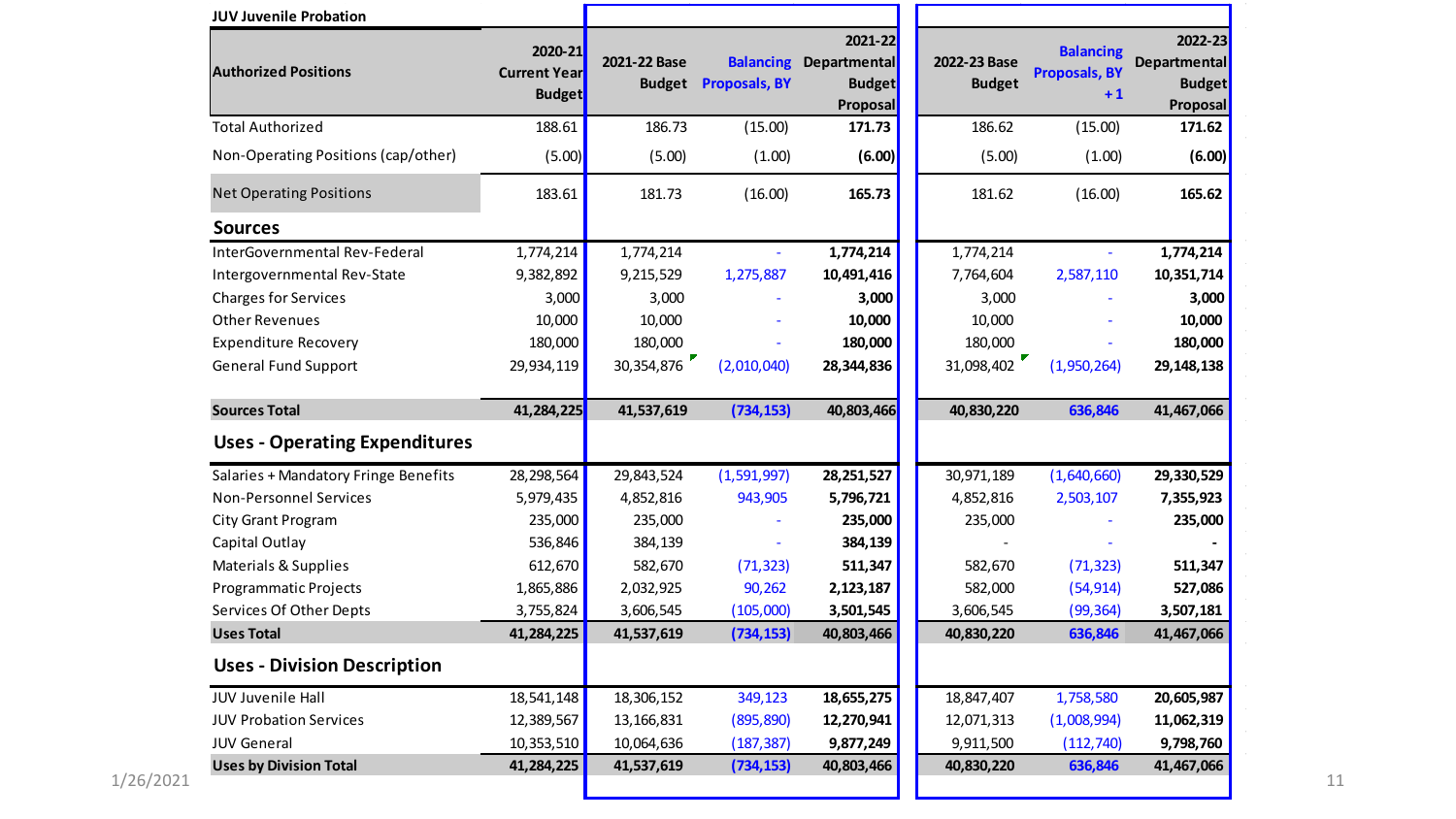### Juvenile Probation Base Budget, FY 21-22 All Funds: \$41,530,000 General Fund: \$32,110,000 (78% of total)

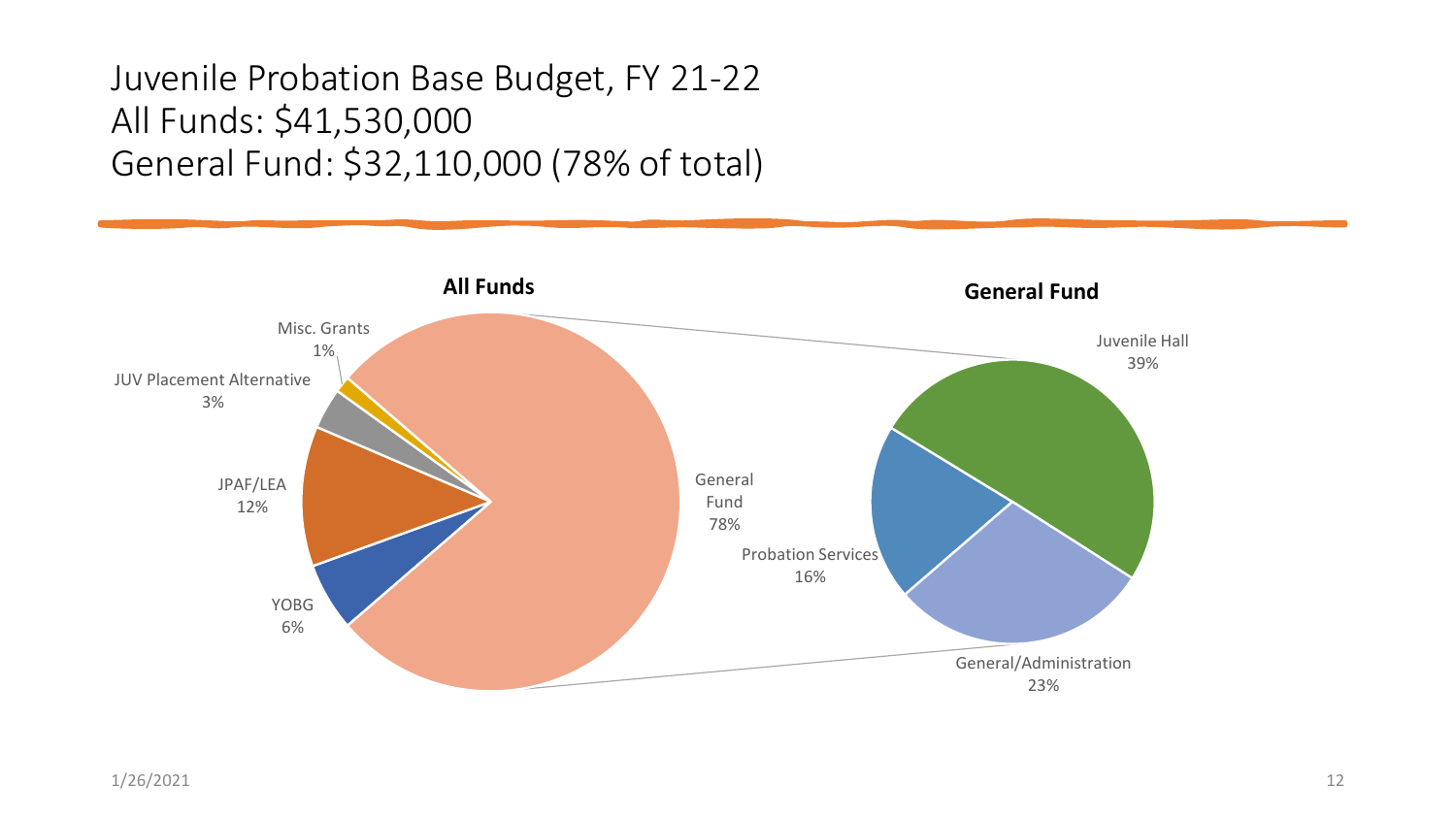### Juvenile Probation Base Budget, FY 22-23 All Funds: \$40,830,000 General Fund: \$32,600,000 (80% of total)

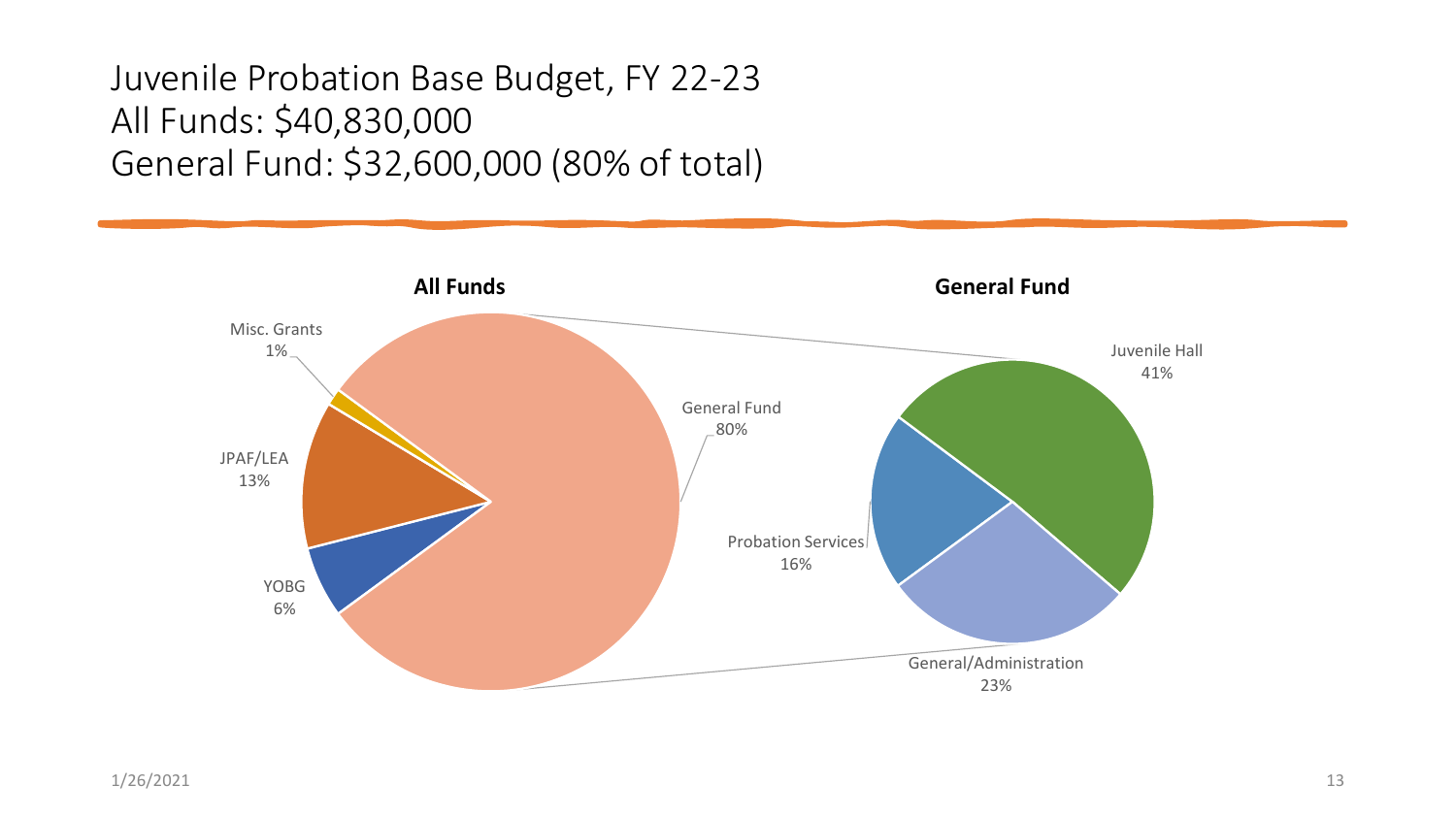# General Fund Reduction Target = (\$1,924,906)



#### **FY 2021-22 FY 2022-23**

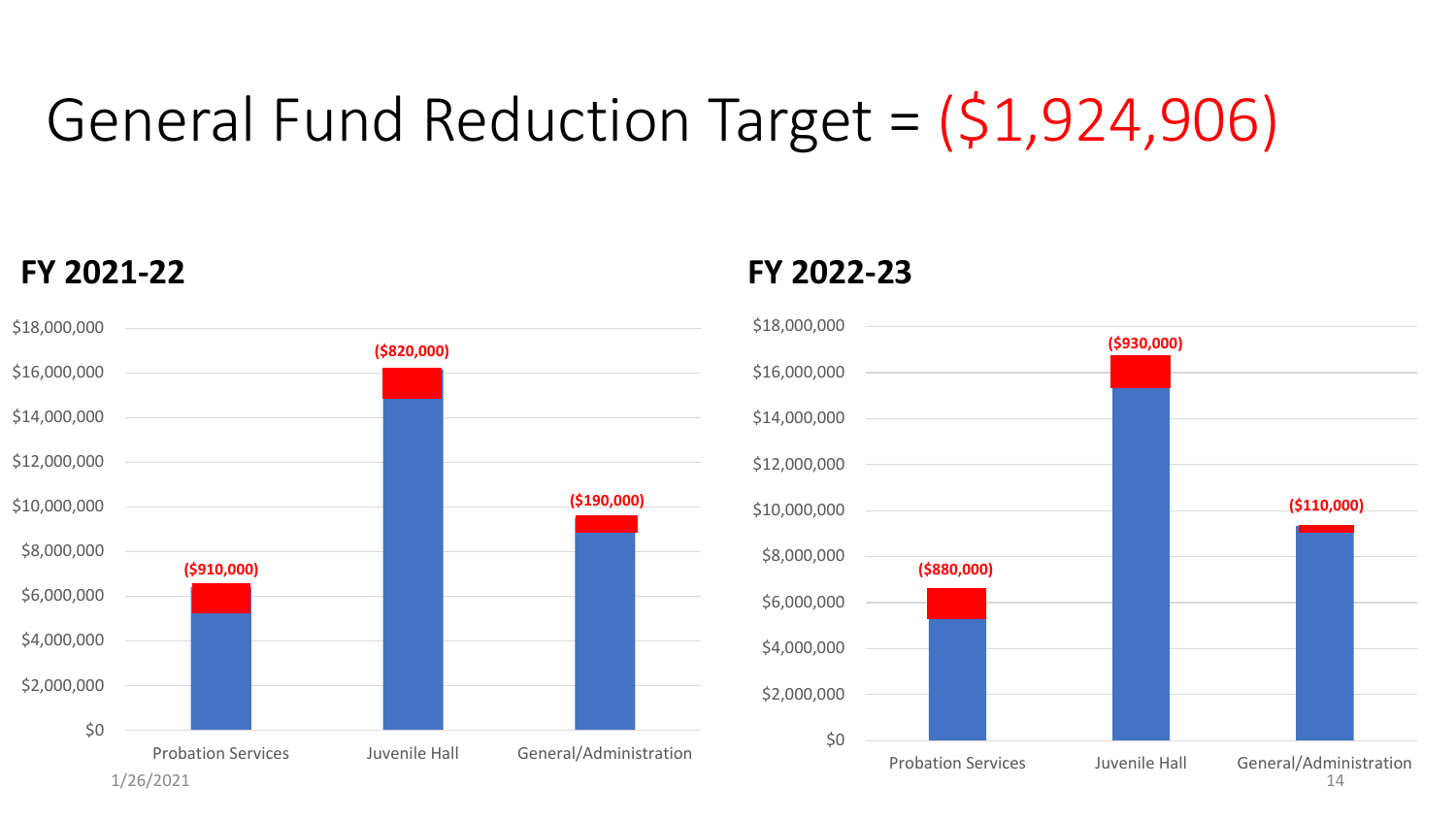# Departmental Balancing Plan - Personnel

- Position Eliminations
	- Vacant =  $(8.00)$  FTE
		- 1444 Secretary I (1.00)
		- 1824 Principal Administrative Analyst (1.00)
		- 2620 Food Service Manager Administrator (1.00)
		- 2654 Cook (1.00)
		- 8444 Deputy Probation Officers (2.00)
		- 8530 Deputy Probation Officers (2.00)
	- Filled = (8.00) FTE across the three divisions
- Funding Eliminations
	- Filled =  $(1.00)$  FTE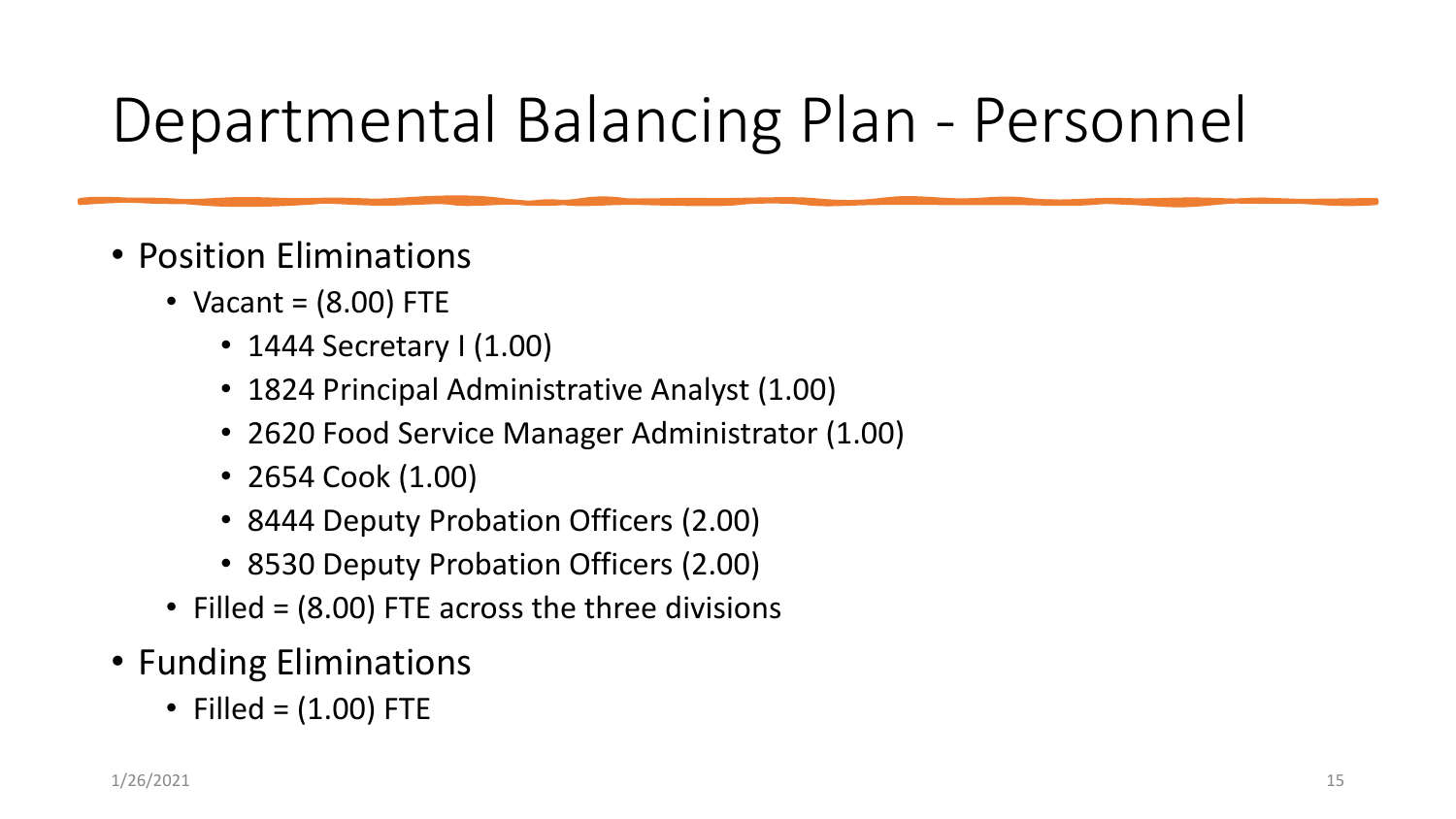### Departmental Balancing Plan – Non-Personnel

#### **General Fund**

- Reduce Administration Professional Services = (\$300,000)
- Reduce Attrition = \$370,000

#### **Special Revenue Funds**

- YOBG
	- Continue Log Cabin Ranch security contract  $= + $550,000$
	- Eliminate drug testing work order with DPH  $= (5110,000)$
- Balance Other Funds to Expected Allocation
	- Camp Funds: no allocation expected (\$220,000)
	- STC: reduce budget =  $(520,000)$
	- Re-Entry: increase budget  $= +570,000$
	- Juv Probation Activities:
		- FY 22 =  $+$ \$90,000
		- FY 23 =  $(555,000)$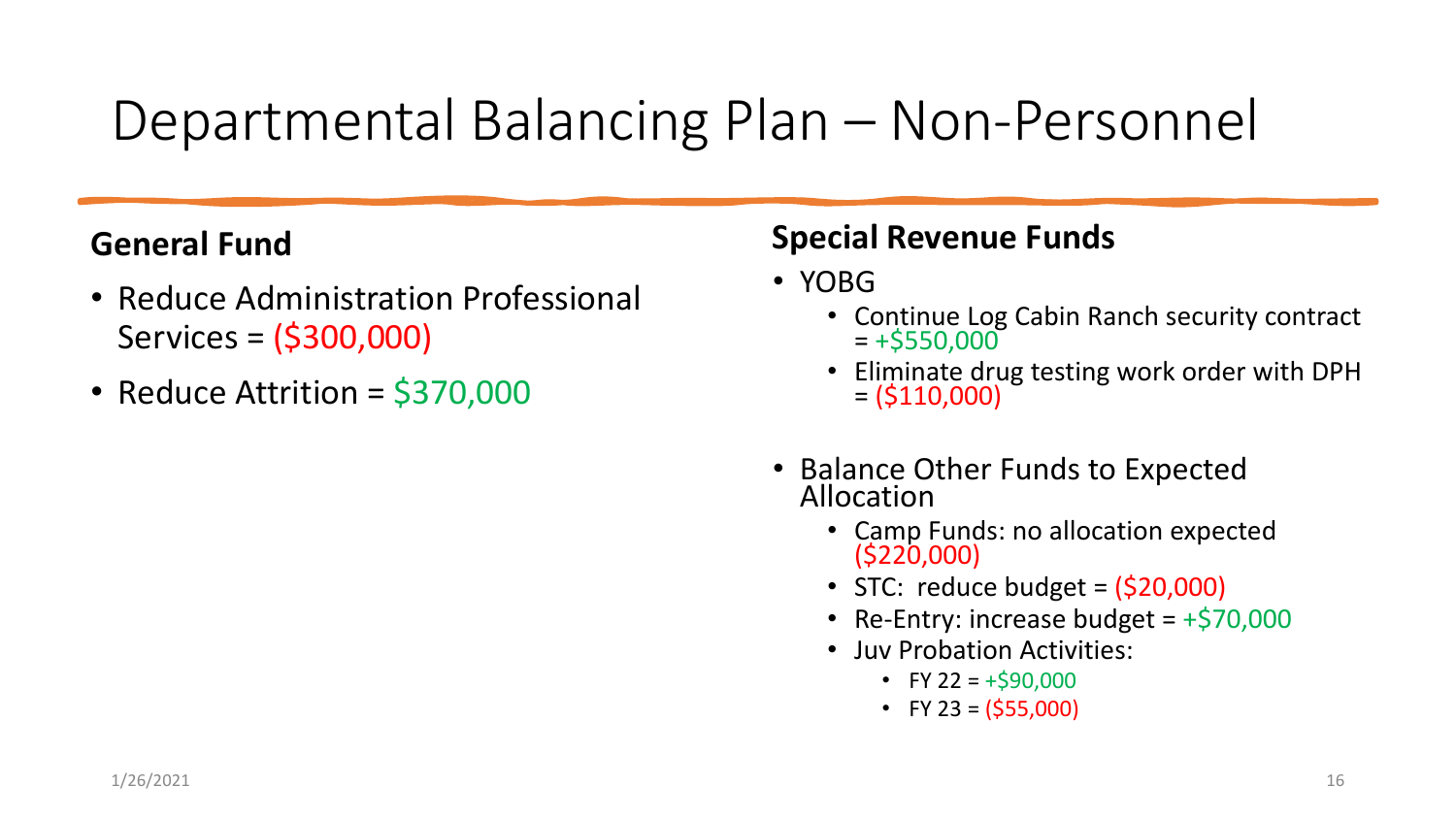### General Fund Contingency Reduction Target = (\$641,635)

- Personnel
	- Transfer 1.00 FTE 8320 Counselor to YOBG = (\$138,390) & (\$156,246)
- Non-Personnel
	- Reduce Administrative Professional Services budget = (\$393,000) each year
	- Reduce Juvenile Hall food budget =  $(5110, 245)$  &  $(592, 389)$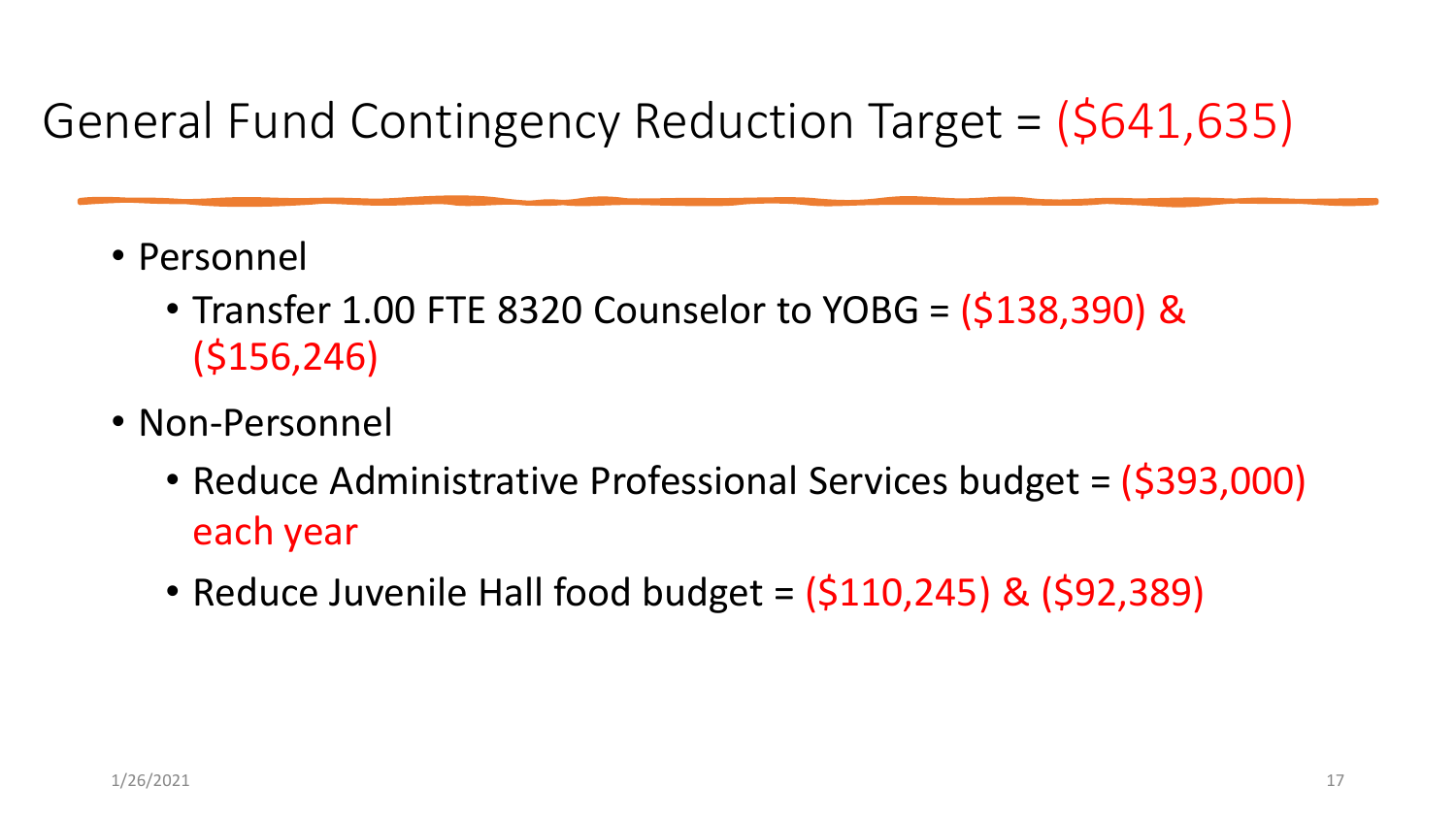New State Funding Source: Juvenile Justice Realignment Block Grant

- SB 823, which legislates the closure of the Division of Juvenile Justice (DJJ), establishes a funding formula and process for receiving these funds.
- Every county to create a subcommittee within its Juvenile Justice Coordinating Council as a requirement to receive funding via block grant
- Subcommittee must develop a detailed plan for BOS on how to serve realigned youth and spend county allocation.
	- *We are not required to submit plan in first year but must develop one as BOS must consider it when making allocations in FY 2021-22.*

**Projected San Francisco allocations, FY 21-22 through FY 23-24:**